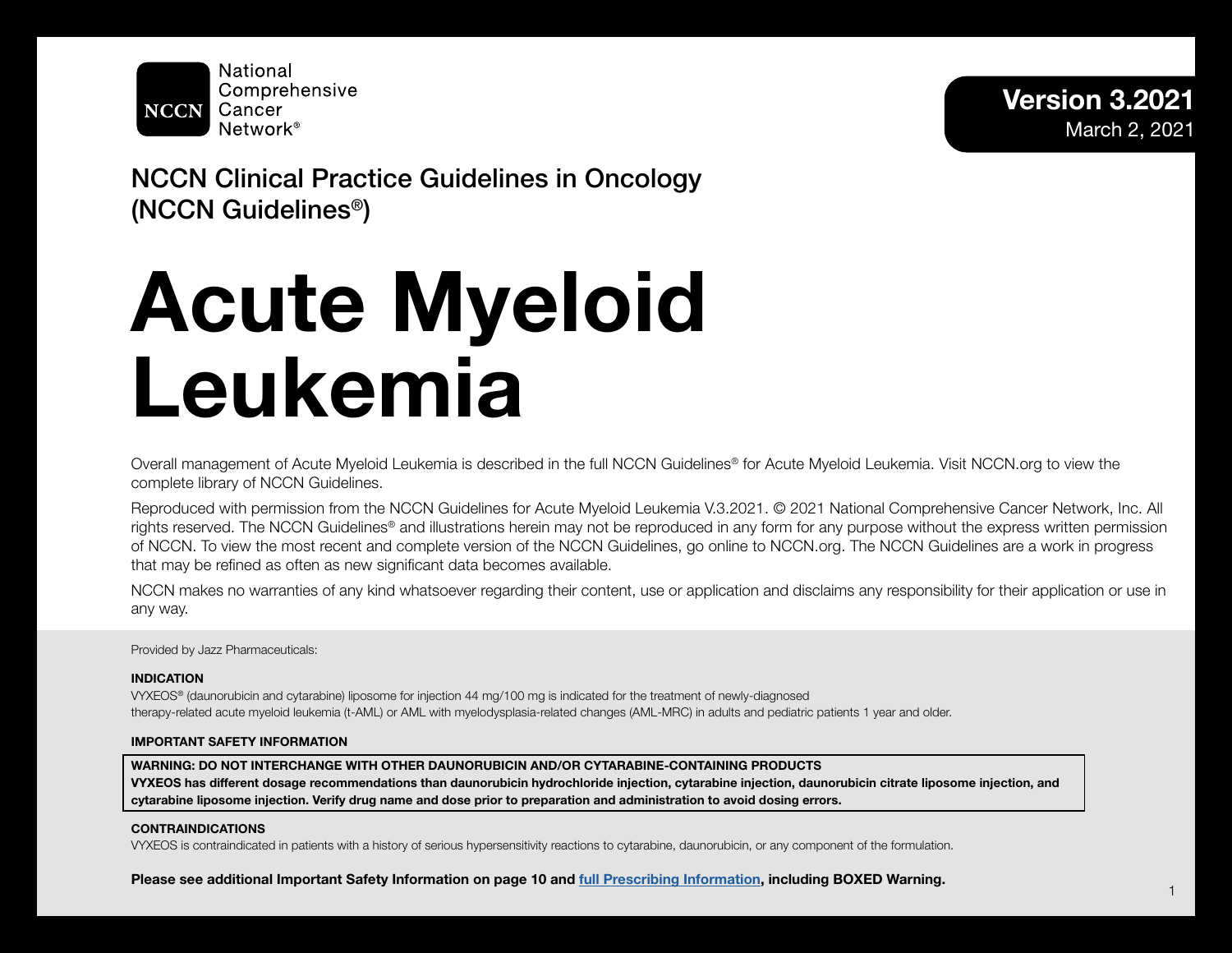National Comprehensive **NCCN** Cancer Network<sup>®</sup>

Table of Contents

| <b>AML</b>                                                          | <b>TREATMENT</b>                                                                                                                                                | <b>TREATMENT INDUCTIONd,e,f,g</b>                                                                                                                                                                                                                                                                                                                                                                                                                                                                                                                                                                                                                                                                                                                                                                                                                                                                                                                                                                                                    |                               |
|---------------------------------------------------------------------|-----------------------------------------------------------------------------------------------------------------------------------------------------------------|--------------------------------------------------------------------------------------------------------------------------------------------------------------------------------------------------------------------------------------------------------------------------------------------------------------------------------------------------------------------------------------------------------------------------------------------------------------------------------------------------------------------------------------------------------------------------------------------------------------------------------------------------------------------------------------------------------------------------------------------------------------------------------------------------------------------------------------------------------------------------------------------------------------------------------------------------------------------------------------------------------------------------------------|-------------------------------|
| <b>PHYSIOLOGIC</b><br>AGE<60 y<br>Physiologic<br>agea,b,c<br>$60 y$ | <b>STRATEGIES</b><br>Favorable-risk<br>cytogenetics                                                                                                             | <b>Options:</b><br>• Standard-dose cytarabine 200 mg/m <sup>2</sup> continuous infusion x 7 days with<br>daunorubicin 60 mg/m <sup>2</sup> x 3 days and a single dose of gemtuzumab ozogamicin 3 mg/m <sup>2</sup><br>(up to one 4.5 mg vial) given on day 1, or day 2, or day 3, or day 4; alternatively,<br>three total doses may be given on days 1, 4, and 7h,i (CD33-positive) (preferred)<br>Standard-dose cytarabine 100-200 mg/m <sup>2</sup> continuous infusion x 7 days with<br>idarubicin 12 mg/m <sup>2</sup> or daunorubicin 60-90 mg/m <sup>2</sup> x 3 days <sup>k, 1</sup> (category 1)<br>Fludarabine 30 mg/m <sup>2</sup> days 2–6, high-dose cytarabine (HiDAC) 2 g/m <sup>2</sup> over 4 hours<br>starting 4 hours after fludarabine infusion on days 2–6, idarubicin 8 mg/m <sup>2</sup> IV on days<br>4-6, and granulocyte colony-stimulating factor (G-CSF) subcutaneously (SC) daily days<br>1–7 plus a single dose of gemtuzumab ozogamicin 3 mg/m <sup>2</sup> in first course (category 2B) <sup>m</sup> |                               |
|                                                                     | Intermediate-risk<br>cytogenetics and FLT3-<br>$\rightarrow$<br>mutated (ITD or TKD)                                                                            | Standard-dose cytarabine 200 mg/m <sup>2</sup> continuous infusion x 7 days with<br>daunorubicin 60 mg/m <sup>2</sup> x 3 days and oral midostaurin 50 mg every 12 hours, days 8–21 <sup>n</sup><br>(FLT3-mutated AML)                                                                                                                                                                                                                                                                                                                                                                                                                                                                                                                                                                                                                                                                                                                                                                                                               |                               |
|                                                                     | Unfavorable risk<br>cytogenetics and<br>TP53-mutated                                                                                                            | Alternative induction strategies should be considered                                                                                                                                                                                                                                                                                                                                                                                                                                                                                                                                                                                                                                                                                                                                                                                                                                                                                                                                                                                | See<br>Follow-up<br>$(AML-2)$ |
|                                                                     | • Therapy-related AML<br>other than CBF/AML<br>Antecedent<br><b>MDS/CMML</b><br>$\rightarrow$<br><b>Cytogenetic changes</b><br>consistent with MDS<br>(AML-MRC) | <b>Options:</b><br>• Standard-dose cytarabine 100–200 mg/m <sup>2</sup> continuous infusion x 7 days with<br>idarubicin 12 mg/m <sup>2</sup> or daunorubicin $60-90$ mg/m <sup>2</sup> x 3 days <sup>k,1</sup> (category 1)<br>. Dual-drug liposomal encapsulation of cytarabine 100 mg/m <sup>2</sup> and daunorubicin 44 mg/m <sup>2</sup><br>on days 1, 3, and 5 x 1 cycle <sup>o</sup> (category 2B)                                                                                                                                                                                                                                                                                                                                                                                                                                                                                                                                                                                                                             |                               |
|                                                                     | <b>Other recommended</b><br>regimens for<br>intermediate- or                                                                                                    | <b>Options:</b><br>• Standard-dose cytarabine 100–200 mg/m <sup>2</sup> continuous infusion x 7 days with<br>idarubicin 12 mg/m <sup>2</sup> or daunorubicin $60-90$ mg/m <sup>2</sup> x 3 days <sup>k,l</sup> (category 1)<br>Standard-dose cytarabine 200 mg/m <sup>2</sup> continuous infusion x 7 days with<br>daunorubicin 60 mg/m <sup>2</sup> x 3 days and a single dose of gemtuzumab ozogamicin 3 mg/m <sup>2</sup><br>(up to one 4.5 mg vial) given on day 1, or day 2, or day 3, or day 4; alternatively, three<br>total doses may be given on days 1, 4, and $7^{h,i}$ (CD33-positive) <sup><math>j</math></sup> (intermediate-risk AML)<br>• HiDAC <sup>I,p</sup> 2 g/m <sup>2</sup> every 12 hours x 6 days <sup>q</sup> or 3 g/m <sup>2</sup> every 12 h x 4 days <sup>r</sup> with                                                                                                                                                                                                                                   |                               |
| See footnotes on AML-1A                                             | poor-risk disease                                                                                                                                               | idarubicin 12 mg/m <sup>2</sup> or daunorubicin 50 mg/m <sup>2</sup> x 3 days, <sup>s</sup> and etoposide 50 mg/m <sup>2</sup><br>days 1 to 5 <sup>s</sup> (1 cycle) (category 1 for patients $\leq$ 45 y, category 2B for other age groups)<br>• Fludarabine 30 mg/m² on days 2–6, HiDAC 2 g/m² over 4 hours starting 4 hours after<br>fludarabine on days 2–6, idarubicin 8 mg/m <sup>2</sup> IV on days 4–6,<br>and G-CSF SC daily days 1–7 (category 2B) <sup>m</sup>                                                                                                                                                                                                                                                                                                                                                                                                                                                                                                                                                            | See<br>Follow-up<br>$(AML-3)$ |
|                                                                     | Note: All recommendations are category 2A unless otherwise indicated.                                                                                           | Clinical Trials: NCCN believes that the best management of any patient with cancer is in a clinical trial. Participation in clinical trials is especially encouraged.                                                                                                                                                                                                                                                                                                                                                                                                                                                                                                                                                                                                                                                                                                                                                                                                                                                                |                               |
|                                                                     |                                                                                                                                                                 |                                                                                                                                                                                                                                                                                                                                                                                                                                                                                                                                                                                                                                                                                                                                                                                                                                                                                                                                                                                                                                      | $AML-1$                       |

Version 3.2021, 03/2/2021 © 2021 National Comprehensive Cancer Network® (NCCN®), All rights reserved. NCCN Guidelines® and this illustration may not be reproduced in any form without the express written permission of NCCN.

#### Visit NCCN.org to view the complete library of NCCN Guidelines. Provided by Jazz Pharmaceuticals:

Patients may receive up to 2 cycles of induction of dual-drug liposomal daunorubicin and cytarabine (VYXEOS®, daunorubicin and cytarabine). The second cycle of induction—if needed, and if there was no unacceptable toxicity after the first cycle—consists of cytarabine 100 mg/m² and daunorubicin 44 mg/m² on Days 1 and 3.

The Phase 3 study of VYXEOS included adults aged 60-75 years with newly-diagnosed t-AML and AML-MRC.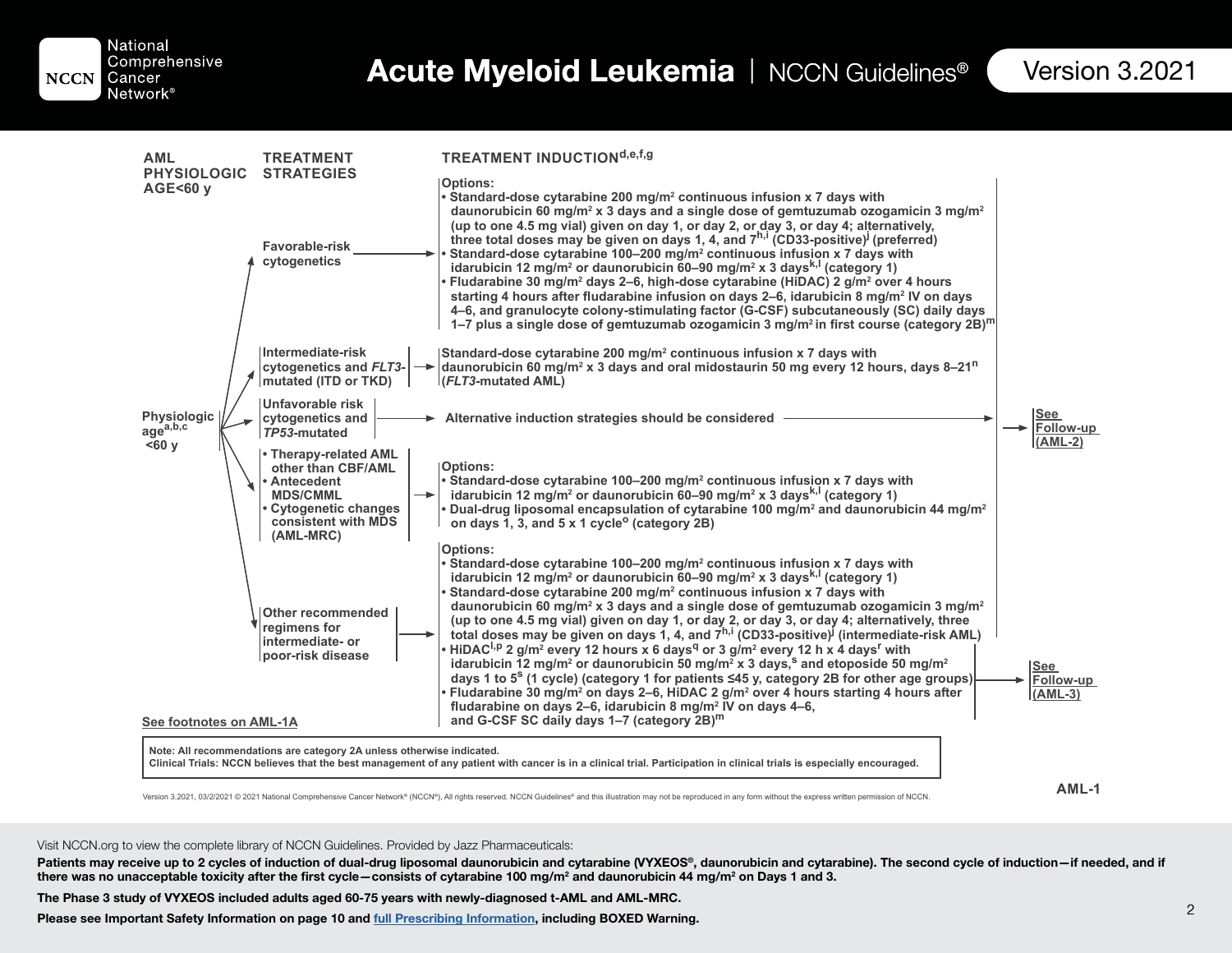#### **FOOTNOTES FOR TREATMENT INDUCTION (PHYSIOLOGICAGE <60 YEARS)**

- a Patients with elevated blast counts are at risk for tumor lysis and organ dysfunction secondary to leukostasis. Measures to rapidly reduce the WBC count include apheresis, hydroxyurea, and/or a single dose of cytarabine (1–2 g). Prompt institution of definitive therapy is essential.<br><sup>b</sup> Poor performance status and a comorbid medical condition, in addition to age, are factors that
- 
- c Patients with CBF-AML and core abnormalities may benefit from the addition of gemtuzumab ozogamicin. Consider screening with fluorescence in situ hybridization (FISH) to identify translocations/abnormalities associated with CBF-AML.
- <sup>d</sup> See Principles of Supportive Care for AML (AML-E).<br>e See Monitoring During Therapy (AML-F).

 $^{\mathsf{f}}$ Consider referral to palliative care for consultation at the start of induction. LeBlanc T, et al. Curr Hematol Malig Rep 2017;12:300-308 and LeBlanc T, et al. J Oncol<br>Pract.2017;13:589-590. See NCCN Guidelines f

<sup>g</sup> See General Considerations and Supportive Care for AML Patients Who Prefer Not to Receive Blood Transfusions (AML-D)

h Burnett AK, et al. J Clin Oncol 2011;29:369-377. Meta-analyses showing an advantage with gemtuzumab ozogamicin have included other dosing schedules; Hills RK, et al. Lancet Oncol 2014;15:986-996.

<sup>i</sup> Patients who receive transplant shortly following gemtuzumab ozogamicin administration may be at risk for developing sinusoidal obstruction syndrome (SOS). Wadleigh M, et al. Blood 2003;102:1578-1582. If transplant is planned, note that prior studies have used a 60- to 90-day interval between the last administration of gemtuzumab ozogamicin and HCT.

 $\frac{1}{2}$  Threshold for CD33 is not well-defined and may be  $\geq 1\%$ .

 $^{\text{k}}$  ECOG reported a significant increase in complete response rates and overall survival using daunorubicin 90 mg/m² x 3 days versus 45 mg/m² x 3 days in patients <60 years of age. Fernandez HF, et al. N Engl J Med 2009;361:1249-1259. If there is residual disease on days 12–14, the additional daunorubicin dose is 45 mg/m² x 3 days. Burnett AK, et al. Blood 2015;125:3878-3885.<br><sup>I</sup> For patients with impaired cardiac function, other cytarabine-based regimens alone or with other agents can be considered. <u>See Discussion</u>.

m Burnett AK, et al. J Clin Oncol 2013;31:3360-3368.<br>In This regimen is for *FLT3* mutation-positive AML (both ITD and TKD mutations). While midostaurin was not FDA approved for maintenance therapy, the study was not forma

<sup>o</sup> There are limited data supporting the use of this regimen in patients aged <60 years. Lancet JE, et al. J Clin Oncol 2018;36:2684-2692.

p The use of high-dose cytarabine for induction outside the setting of a clinical trial is still controversial. While the remission rates are the same for standard- and highdose cytarabine, two studies have shown more rapid marrow blast clearance after one cycle of high-dose therapy. Kern W and Estey EH. Cancer 2006;107:116-124. However, one study showed that high-dose cytarabine may improve the outcome for younger patients. Willemze R, et al. J Clin Oncol 2014;32:219-228. q Weick JK, et al. Blood 1996;88:2841-2851.

r Bishop JF, et al. Blood 1996;87:1710-1717.

s Willemze R, et al. J Clin Oncol 2014;32:219-228.

**Note: All recommendations are category 2A unless otherwise indicated.** Clinical Trials: NCCN believes that the best management of any patient with cancer is in a clinical trial. Participation in clinical trials is especially encouraged.

**AML-1A**

Version 3.2021, 03/2/2021 © 2021 National Comprehensive Cancer Network® (NCCN®), All rights reserved. NCCN Guidelines® and this illustration may not be reproduced in any form without the express written permission of NCCN.

#### Visit NCCN.org to view the complete library of NCCN Guidelines. Provided by Jazz Pharmaceuticals:

Patients may receive up to 2 cycles of induction of dual-drug liposomal daunorubicin and cytarabine (VYXEOS®, daunorubicin and cytarabine). The second cycle of induction—if needed, and if there was no unacceptable toxicity after the first cycle—consists of cytarabine 100 mg/m² and daunorubicin 44 mg/m² on Days 1 and 3.

The Phase 3 study of VYXEOS included adults aged 60-75 years with newly-diagnosed t-AML and AML-MRC.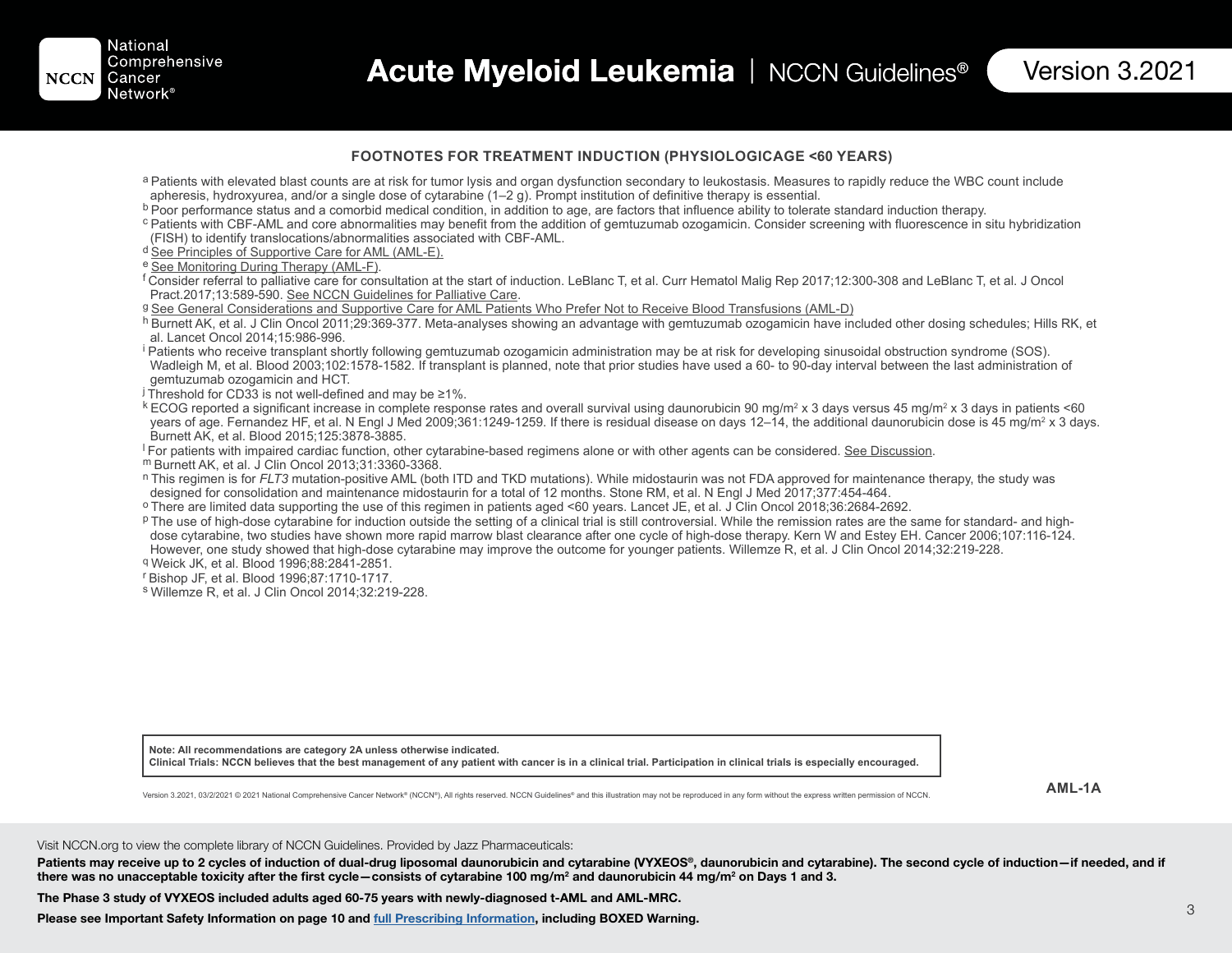National Comprehensive **NCCN** Cancer Network<sup>®</sup>

Table of Contents



#### **See footnotes on AML-4A**

**Note: All recommendations are category 2A unless otherwise indicated. Clinical Trials: NCCN believes that the best management of any patient with cancer is in a clinical trial. Participation in clinical trials is especially encouraged.**

**AML-4**

Version 3.2021, 03/2/2021 © 2021 National Comprehensive Cancer Network® (NCCN®). All rights reserved. NCCN Guidelines® and this illustration may not be reproduced in any form without the express written permission of NCCN.

#### Visit NCCN.org to view the complete library of NCCN Guidelines. Provided by Jazz Pharmaceuticals:

Patients may receive up to 2 cycles of consolidation of dual-drug liposomal daunorubicin and cytarabine (VYXEOS®, daunorubicin and cytarabine). Both cycles of consolidation consist of cytarabine 65 mg/m<sup>2</sup> and daunorubicin 29 mg/m<sup>2</sup> on Days 1 and 3.

The Phase 3 study of VYXEOS included adults aged 60-75 years with newly-diagnosed t-AML and AML-MRC.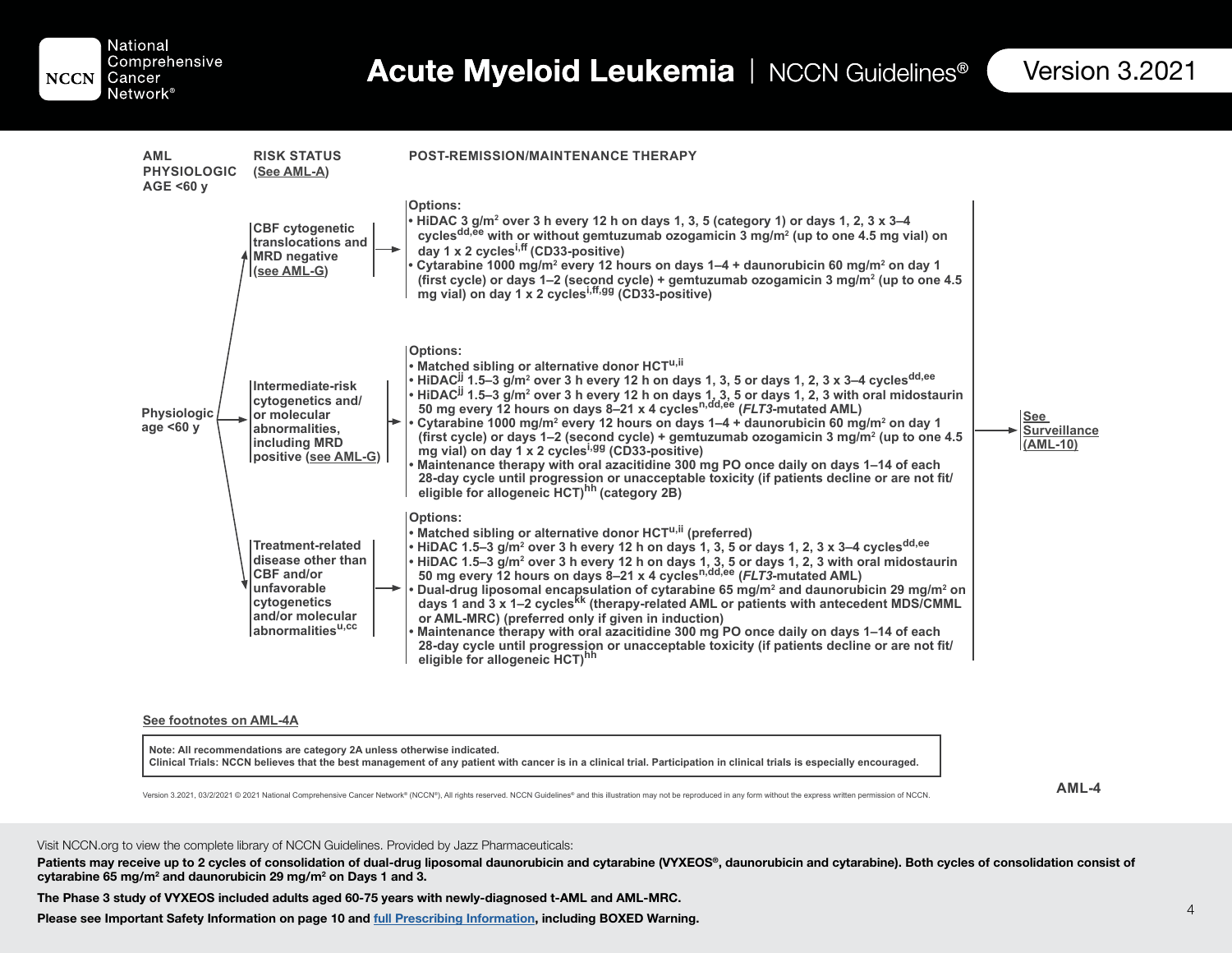#### **FOOTNOTES FOR POST-REMISSION/MAINTENANCE THERAPY (PHYSIOLOGIC AGE <60 YEARS)**

- <sup>i</sup> Patients who receive transplant shortly following gemtuzumab ozogamicin administration may be at risk for developing sinusoidal obstruction syndrome (SOS). Wadleigh M, et al. Blood 2003;102:1578-1582. If transplant is planned, note that prior studies have used a 60- to 90-day interval between the last administration of gemtuzumab ozogamicin and HCT.
- n This regimen is for *FLT3* mutation-positive AML (both ITD and TKD mutations). While midostaurin was not FDA approved for maintenance therapy, the study was designed for consolidation and maintenance midostaurin for a to

U Begin alternate donor search (haploidentical, unrelated donor, or cord blood) if no appropriate matched sibling donor is available and the patient is a candidate for allogeneic HCT. For induction failure, alternative therapy to achieve remission is encouraged prior to HCT.

<sup>cc</sup> *FLT3*-ITD mutation is a poor-risk feature in the setting of otherwise normal karyotype, and these patients should be considered for clinical trials where available.<br><sup>dd</sup> Mayer RJ, et al. N Engl J Med 1994;331:896-903

<sup>ee</sup> Alternate dosing of cytarabine for postremission therapy has been reported (<u>see Discussion</u>). Jaramillo S, et al. Blood Cancer J 2017;7:e564.<br><sup>ff</sup> Meta-analyses showing an advantage with gemtuzumab ozogamicin have in

gg This regimen may also be used in patients with *KIT* mutations because the outcomes are similar in patients without *KIT* mutations.

hh This is a maintenance therapy and is not intended to replace consolidation chemotherapy, which can be curative in some cases. In addition, fit patients with intermediate- and/or adverse-risk cytogenetics may benefit from HCT in first CR, and there are no data to suggest that maintenance therapy with oral azacitidine can replace HCT. The panel also notes that the trial did not include younger patients or those with CBF-AML; it was restricted to patients ≥55 years of age with intermediate or adverse cytogenetics who were not felt to be candidates for HCT. Most patients received at least 1 cycle of consolidation prior to starting oral azacitidine. Wei AH, et al. Blood 2019;134 (Suppl\_2):LBA-3.

III Patients may require at least one cycle of high-dose cytarabine consolidation while donor search is in progress to maintain remission. Patients may proceed directly to transplant following achievement of remission if a donor (sibling or alternative) is available.

 $^{\text{j} \text{j}}$  There is no evidence that HiDAC is superior to intermediate doses (1.5 g/m² daily x 5 days) of cytarabine in patients with intermediate-risk cytogenetics.<br><sup>kk</sup> Lancet JE, et al. J Clin Oncol 2018:36:2684-2692.

**Note: All recommendations are category 2A unless otherwise indicated.** Clinical Trials: NCCN believes that the best management of any patient with cancer is in a clinical trial. Participation in clinical trials is especially encouraged.

**AML-4A**

Version 3.2021, 03/2/2021 © 2021 National Comprehensive Cancer Network® (NCCN®), All rights reserved. NCCN Guidelines® and this illustration may not be reproduced in any form without the express written permission of NCCN.

Visit NCCN.org to view the complete library of NCCN Guidelines. Provided by Jazz Pharmaceuticals:

Patients may receive up to 2 cycles of consolidation of dual-drug liposomal daunorubicin and cytarabine (VYXEOS®, daunorubicin and cytarabine). Both cycles of consolidation consist of cytarabine 65 mg/m<sup>2</sup> and daunorubicin 29 mg/m<sup>2</sup> on Days 1 and 3.

The Phase 3 study of VYXEOS included adults aged 60-75 years with newly-diagnosed t-AML and AML-MRC.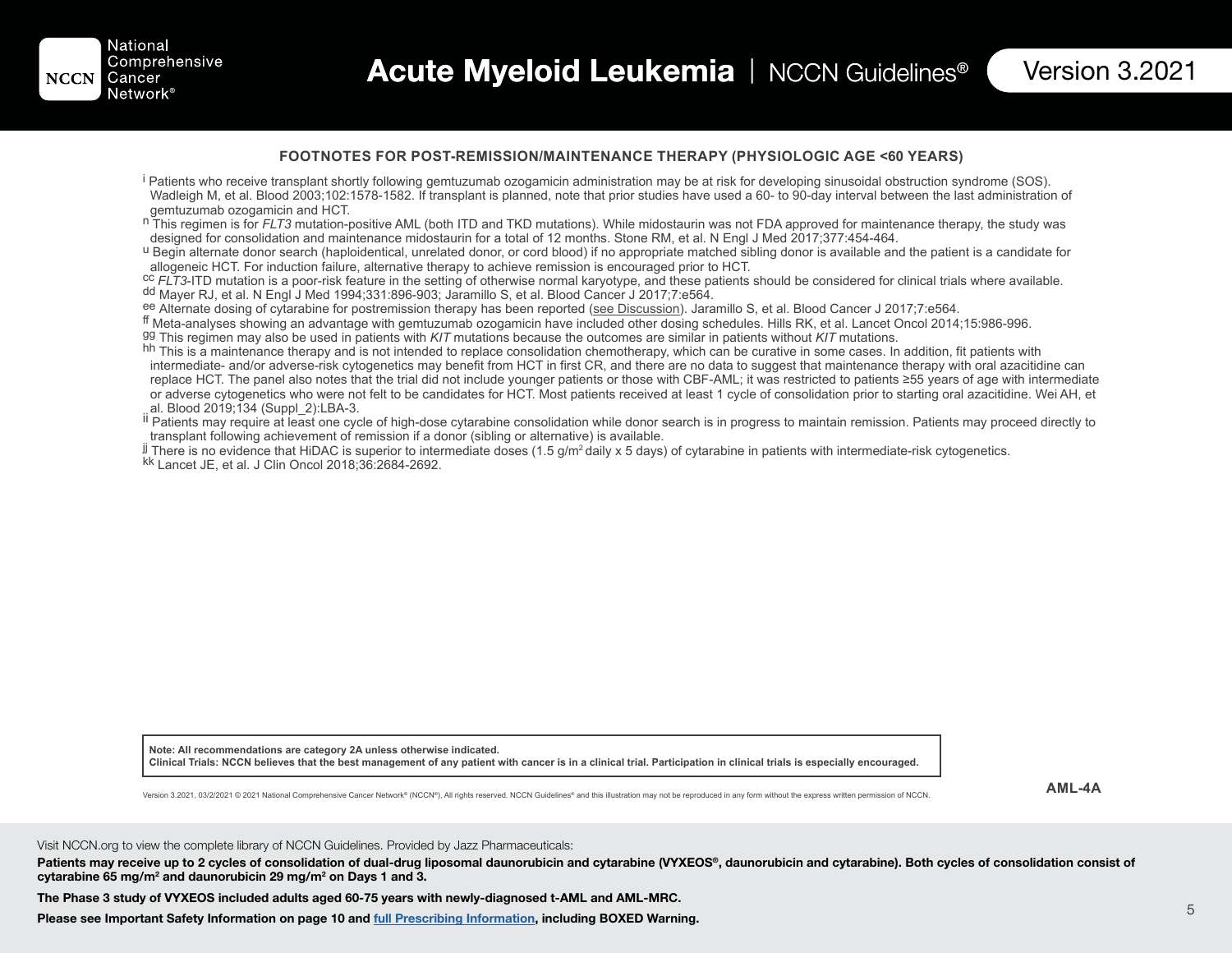National Comprehensive **NCCN** Cancer

Network<sup>®</sup>

Table of Contents

| AML <sup>a,II</sup><br><b>PHYSIOLOGIC</b>                                      | <b>TREATMENT</b><br><b>STRATEGIES<sup>mm</sup></b>                             | <b>TREATMENT INDUCTIONd,f,g</b>                                                                                                                                                                                                                                                                                                                                                                                                                                                                                                                                                                                                                                                                                                        |                                                              |
|--------------------------------------------------------------------------------|--------------------------------------------------------------------------------|----------------------------------------------------------------------------------------------------------------------------------------------------------------------------------------------------------------------------------------------------------------------------------------------------------------------------------------------------------------------------------------------------------------------------------------------------------------------------------------------------------------------------------------------------------------------------------------------------------------------------------------------------------------------------------------------------------------------------------------|--------------------------------------------------------------|
| $AGE \geq 60$ y (See<br><b>NCCN Guidelines</b><br>for Older Adult<br>Oncology) | <b>Favorable-risk</b><br>cytogenetics                                          | <b>Options:</b><br>• Standard-dose cytarabine 200 mg/m <sup>2</sup> continuous infusion x 7 days with<br>daunorubicin 60 mg/m <sup>2</sup> x 3 days and three total doses of gemtuzumab ozogamicin<br>3 mg/m <sup>2</sup> (up to one 4.5 mg vial) may be given on days 1, 4, and 7; <sup>nn</sup> alternatively, a single<br>dose may be given on day 1, or day 2, or day 3, or day $4^{i,ff}$ (CD33-positive) <sup>j</sup><br>Standard-dose cytarabine (100-200 mg/m <sup>2</sup> continuous infusion x 7 days) with<br>idarubicin <sup>oo</sup> 12 mg/m <sup>2</sup> or daunorubicin <sup>pp</sup> 60–90 mg/m <sup>2</sup> x 3 days or<br>mitoxantrone 12 mg/m <sup>2</sup> x 3 days                                                 | <b>See Post-</b><br><b>Induction</b><br>Therapy              |
| <b>Candidate</b><br>for<br>intensive<br>remission<br>induction<br>therapy      | $FLT3$ -mutated (ITD or TKD) $\rightarrow$                                     | Standard-dose cytarabine 200 mg/m <sup>2</sup> continuous infusion x 7 days with<br>daunorubicin 60 mg/m <sup>2</sup> x 3 days and oral midostaurin 50 mg every 12 hours, days 8-21 <sup>n,qq</sup>                                                                                                                                                                                                                                                                                                                                                                                                                                                                                                                                    | (AML-7)                                                      |
|                                                                                | <b>• Therapy-related AML</b><br>• Antecedent MDS/CMML<br>$\cdot$ AML-MRC       | Dual-drug liposomal encapsulation of cytarabine 100 mg/m <sup>2</sup> and daunorubicin 44 mg/m <sup>2</sup><br>on days 1, 3, and 5 x 1 cycle <sup>kk</sup> (category 1)                                                                                                                                                                                                                                                                                                                                                                                                                                                                                                                                                                |                                                              |
|                                                                                | Unfavorable-risk<br>cytogenetics<br>(exclusive of AML-MRC)                     | Options: (Principles of Venetoclax, see AML-J)<br>. Venetoclax once daily (100 mg day 1, 200 mg day 2, and 400 mg day 3 and beyond) PO<br>and decitabine 20 mg/m <sup>2</sup> IV (days 1–5 of each 28-day cycle) <sup>rr,ss</sup><br>• Venetoclax once daily (100 mg day 1, 200 mg day 2, and 400 mg day 3 and beyond) PO<br>and azacitidine 75 mg/m <sup>2</sup> SC or IV (days 1-7 of each 28-day cycle) <sup>rr,ss</sup><br>Venetoclax once daily (100 mg day 1, 200 mg day 2, 400 mg day 3, and 600 mg day 4 and<br>beyond) PO and low-dose cytarabine (LDAC) 20 mg/m <sup>2</sup> /d SC (days 1-10 of each 28-day<br>cycle) <sup>rr,tt</sup><br>• Low-intensity therapy (azacitidine [category 2B], decitabine) <sup>ss, uu</sup> | <b>See Post-</b><br><b>Induction</b><br>Therapy<br>$(AML-9)$ |
| See footnotes on AML-5A                                                        | <b>Other recommended</b><br>regimens for intermediate-<br>or poor-risk disease | <b>Options:</b><br>• Standard-dose cytarabine (100–200 mg/m <sup>2</sup> continuous infusion x 7 days) with<br>idarubicin <sup>oo</sup> 12 mg/m <sup>2</sup> or daunorubicin <sup>pp</sup> 60-90 mg/m <sup>2</sup> x 3 days or mitoxantrone<br>12 mg/m <sup>2</sup> x 3 days<br>Standard-dose cytarabine 200 mg/m <sup>2</sup> continuous infusion x 7 days with daunorubicin<br>60 mg/m <sup>2</sup> x 3 days and a single dose of gemtuzumab ozogamicin 3 mg/m <sup>2</sup> (up to one 4.5<br>mg vial) given on day 1, or day 2, or day 3, or day 4; alternatively, three total doses may<br>be given on days 1, 4, and 7 <sup>i, ff, vv</sup> (CD33-positive) <sup>j</sup> (intermediate-risk AML)                                  | See Post-<br><b>Induction</b><br>Therapy<br>$(AML-7)$        |
|                                                                                | Note: All recommendations are category 2A unless otherwise indicated.          | Clinical Trials: NCCN believes that the best management of any patient with cancer is in a clinical trial. Participation in clinical trials is especially encouraged.                                                                                                                                                                                                                                                                                                                                                                                                                                                                                                                                                                  |                                                              |

**AML-5**

Version 3.2021, 03/2/2021 © 2021 National Comprehensive Cancer Network® (NCCN®), All rights reserved. NCCN Guidelines® and this illustration may not be reproduced in any form without the express written permission of NCCN.

#### Visit NCCN.org to view the complete library of NCCN Guidelines. Provided by Jazz Pharmaceuticals:

Patients may receive up to 2 cycles of induction of dual-drug liposomal daunorubicin and cytarabine (VYXEOS®, daunorubicin and cytarabine). The second cycle of induction—if needed, and if there was no unacceptable toxicity after the first cycle―consists of cytarabine 100 mg/m² and daunorubicin 44 mg/m² on Days 1 and 3.

The Phase 3 study of VYXEOS included adults aged 60-75 years with newly-diagnosed t-AML and AML-MRC.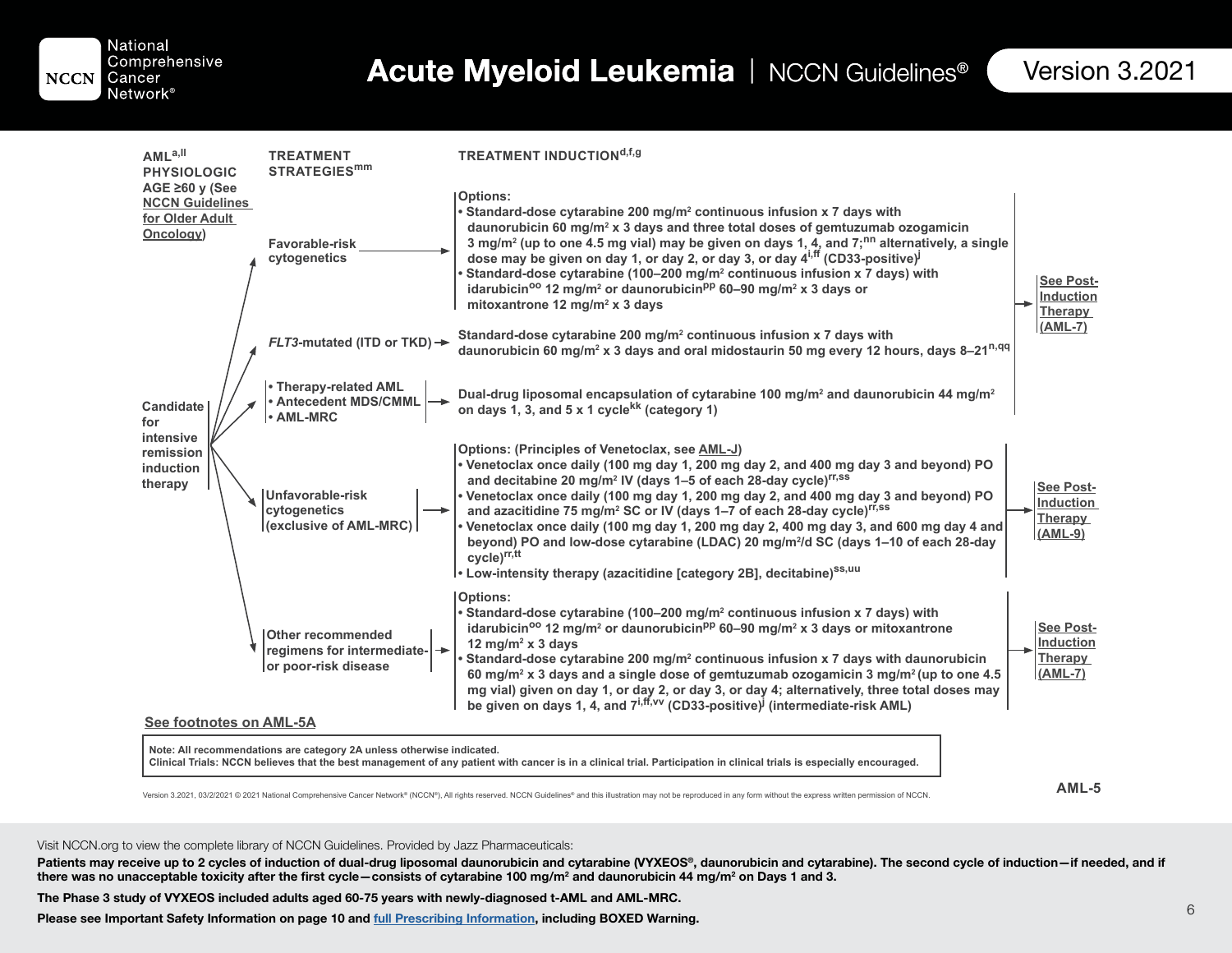#### **FOOTNOTES FOR TREATMENT INDUCTION (PHYSIOLOGICAGE ≥60 YEARS)**

- a Patients with elevated blast counts are at risk for tumor lysis and organ dysfunction secondary to leukostasis. Measures to rapidly reduce the WBC count include apheresis, hydroxyurea, and/or a single dose of cytarabine (1–2 g). Prompt institution of definitive therapy is essential.
- d See Principles of Supportive Care for AML (AML-E).
- <sup>f</sup> Consider referral to palliative care for consultation at the start of induction. LeBlanc T, et al. Curr Hematol Malig Rep 2017;12:300-308 and LeBlanc T, et al. J Oncol Pract<br>2017:13:589-590. See NCCN Guidelines for Pal
- 
- <sup>g</sup> See General Considerations and Supportive Care for Patients Who Prefer Not to Receive Blood Transfusions (AML-D).<br><sup>i</sup> Patients who receive transplant shortly following gemtuzumab ozogamicin administration may be at ris 1582. If transplant is planned, note that prior studies have used a 60- to 90-day interval between the last administration of gemtuzumab ozogamicin and HCT.  $\frac{1}{2}$  Threshold for CD33 is not well-defined and may be  $\geq 1\%$ .
- n This regimen is for *FLT3* mutation-positive AML (both ITD and TKD mutations). While midostaurin was not FDA approved for maintenance therapy, the study was designed for consolidation and maintenance midostaurin for a to
- ff Meta-analyses showing an advantage with gemtuzumab ozogamicin have included other dosing schedules. Hills RK, et al. Lancet Oncol 2014;15:986-996. kk Lancet JE, et al. J Clin Oncol 2018;36:2684-2692.
- If There is a web-based scoring tool available to evaluate the probability of complete response and early death after standard induction therapy in elderly patients with AML: http://www.aml-score.org/. Krug U, et al. Lancet 2010;376:2000-2008. A web-based tool to predict CR and early death can be found at: https://www.fhcrcresearch.org/TRM/Default.aspx?GUID=1358501B-C922-4422-84F0-0E6C67D8F266 and Walter RB, et al. J Clin Oncol 2011;29:4417-4423.Factors in decisions about fitness for induction chemotherapy include age, performance status, fu mm Patients with *TP53* mutations are a group with poor prognosis, and should be considered for enrollment in clinical trials.<br><sup>nn</sup> Castaigne S, et al. Lancet 2012;379:1508-1516.<br><sup>oo</sup> For patients who exceed anthracycline
- 
- may be considered (eg, FLAG, clofarabine-based regimens [category 3]).
- $P<sup>p</sup>$  The complete response rates and 2-year overall survival in patients between 60 and 65 years of age treated with daunorubicin 90 mg/m<sup>2</sup> is also comparable to the outcome for idarubicin 12 mg/m2 ; the higher-dose daunorubicin did not benefit patients >65 years of age (Löwenberg B, et al. N Engl J Med 2009;361:1235-1248). qq The RATIFY trial studied patients aged 18–60 y. An extrapolation of the data suggests that older patients who are fit to receive 7+3 should be offered midostaurin
- since it seems to provide a survival benefit without undue toxicity. Schlenk RF, et al. Blood 2019;133:840-851.
- rr This regimen may be continued for patients who demonstrate clinical improvement (CR/CRi), with consideration of subsequent transplant, where appropriate. DiNardo CD, et al. Lancet Oncol 2018;19:216-228; Wei A, et al. Blood 2017;130:890; Wei A, et al. Haematologica 2017; Abstract S473; DiNardo CD, Blood 2019;133:7-17; DiNardo CD, et al. N Engl J Med 2020;383:617-629.
- ss Patients who have progressed to AML from MDS after significant exposure to hypomethylating agents (HMAs) (ie, azacitidine, decitabine) may be less likely to derive benefit from continued treatment with HMAs compared to patients who are HMA-naïve. Alternative treatment strategies should be considered.
- tt Wei AH, et al. J Clin Oncol 2019;37:1277-1284.
- uu In patients with AML with *TP53* mutation, a 10-day course of decitabine may be considered. (Welch JS, et al. N Engl J Med 2016;375:2023-2036). Response may not be evident before 3–4 cycles of treatment with HMAs (ie, azacitidine, decitabine). Continue HMA treatment until progression if patient is tolerating therapy. Similar delays in response are likely with novel agents in a clinical trial, but endpoints will be defined by the protocol.
- vv Regimens that include gemtuzumab ozogamicin have limited benefit in patients with poor-risk disease.

**Note: All recommendations are category 2A unless otherwise indicated.** Clinical Trials: NCCN believes that the best management of any patient with cancer is in a clinical trial. Participation in clinical trials is especially encouraged.

Version 3.2021, 03/2/2021 © 2021 National Comprehensive Cancer Network® (NCCN®), All rights reserved. NCCN Guidelines® and this illustration may not be reproduced in any form without the express written permission of NCCN.

**AML-5A**

Visit NCCN.org to view the complete library of NCCN Guidelines. Provided by Jazz Pharmaceuticals:

Patients may receive up to 2 cycles of induction of dual-drug liposomal daunorubicin and cytarabine (VYXEOS®, daunorubicin and cytarabine). The second cycle of induction—if needed, and if there was no unacceptable toxicity after the first cycle―consists of cytarabine 100 mg/m² and daunorubicin 44 mg/m² on Days 1 and 3.

The Phase 3 study of VYXEOS included adults aged 60-75 years with newly-diagnosed t-AML and AML-MRC.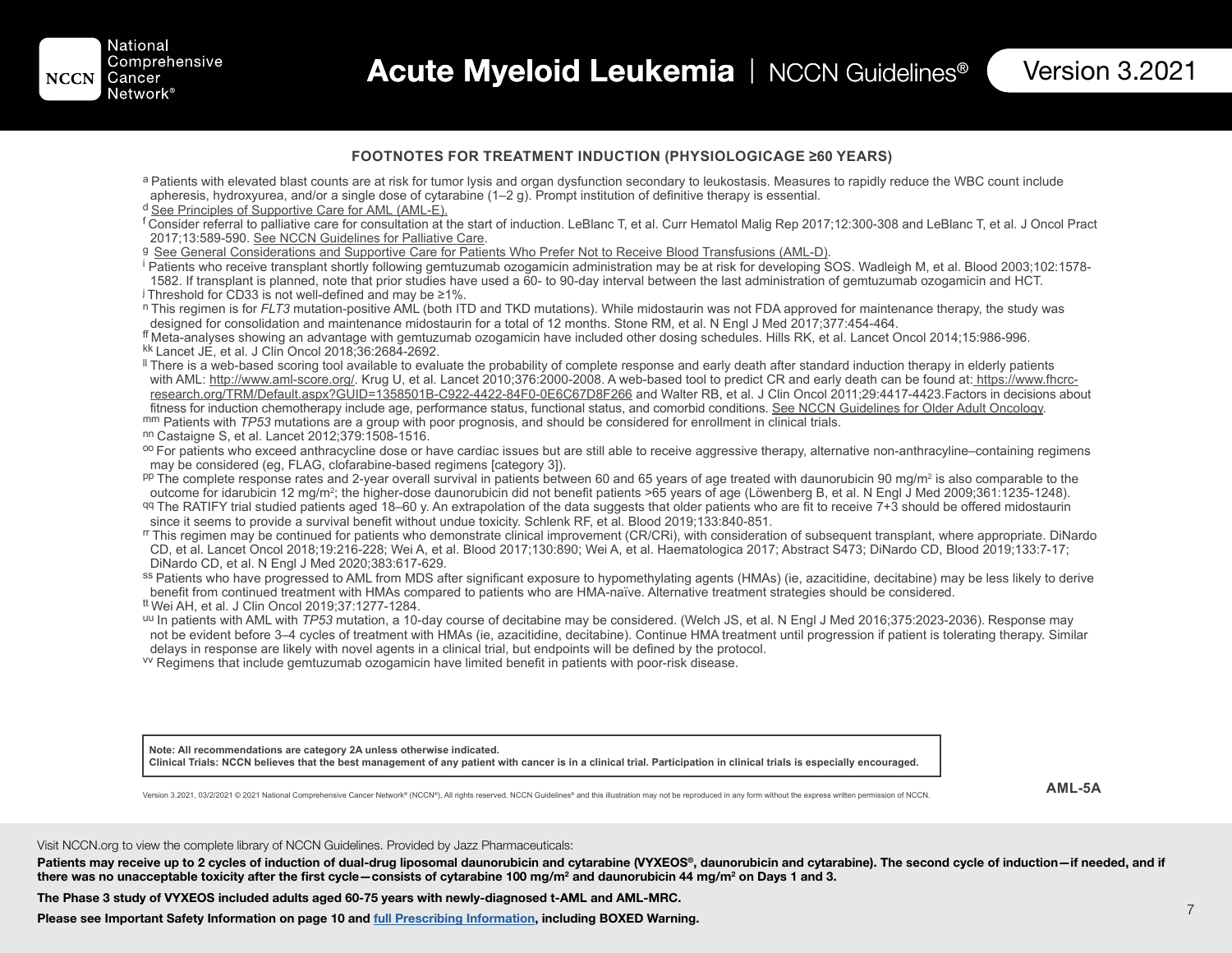

**AML PHYSIOLOGIC AGE ≥60 y POST-REMISSION/MAINTENANCE THERAPY Options • Allogeneic HCThhh** • Standard-dose cytarabine (100–200 mg/m²/d x 5–7 d x 1–2 cycles) ± anthracycline (idarubicin or daunorubicin)<sup>2</sup> • Consider intermediate-dose cytarabine 1–1.5 g/m²/d x 4–6 doses x 1–2 cycles **for patients with good performance status, normal renal function, and betterrisk / normal karyotype with favorable molecular markers** • Intermediate-dose cytarabine 1–1.5 g/m² over 3 h every 12 h on days 1, 3, and 5 or 1 g/m² over 3 h every 12 h on days 1, 3, 5 (total 6 doses) for a total of 4 planned cycles with oral midostaurin 50 mg every 12 h on days 8–21<sup>n,iii</sup> • Dual-drug liposomal encapsulation of cytarabine 65 mg/m<sup>2</sup> and daunorubicin<br> 29 mg/m<sup>2</sup> on days 1 and 3 x 1–2 cycles<sup>kk</sup> (therapy-related AML or patients with antecedent MDS/CMML or AML-MRC) (preferred only if given in induction) • Cytarabine 1000 mg/m² every 12 h on days 1–4 + daunorubicin 60 mg/m² on day 1 (first cycle) or days 1–2 (second cycle) + gemtuzumab ozogamicin 3 mg/m<sup>2</sup><br>(up to one 4.5 mg vial) on day 1 x 2 cycles<sup>ff</sup> (CD33-positive) **Maintenance therapy with hypomethylating regimens (azacitidine, decitabine) every 4–6 weeks until progressionjjj • Maintenance therapy with oral azacitidine 300 mg PO once daily on days 1–14**  of each 28-day cycle until progression or unacceptable toxicity<sup>nh</sup> **• Observation** Complete<br>response<sup>fff,ggg</sup> **(Response criteria, see AML-H Induction failure (Response criteria, see AML-H BM aspirate and biopsy to document remission status upon hematologic recovery (4–6**  weeks) For MRD **assessment, see AML-G Options • Low-intensity therapy (azacitidine, decitabine) • Allogeneic HCT (preferably in clinical trial) See Therapy for Relapsed/Refractory Disease (AML-I) • Best supportive care (See NCCN Guidelines for Palliative Care See Surveillance**  (AML-10) **Previous intensive therapy**

#### **See footnotes on AML-8A**

**Note: All recommendations are category 2A unless otherwise indicated. Clinical Trials: NCCN believes that the best management of any patient with cancer is in a clinical trial. Participation in clinical trials is especially encouraged.**

**\$0/**

Version 3.2021, 03/2/2021 © 2021 National Comprehensive Cancer Network® (NCCN®). All rights reserved. NCCN Guidelines® and this illustration may not be reproduced in any form without the express written permission of NCCN.

#### Visit NCCN.org to view the complete library of NCCN Guidelines. Provided by Jazz Pharmaceuticals:

Patients may receive up to 2 cycles of consolidation of dual-drug liposomal daunorubicin and cytarabine (VYXEOS®, daunorubicin and cytarabine). Both cycles of consolidation consist of cytarabine 65 mg/m<sup>2</sup> and daunorubicin 29 mg/m<sup>2</sup> on Days 1 and 3.

The Phase 3 study of VYXEOS included adults aged 60-75 years with newly-diagnosed t-AML and AML-MRC.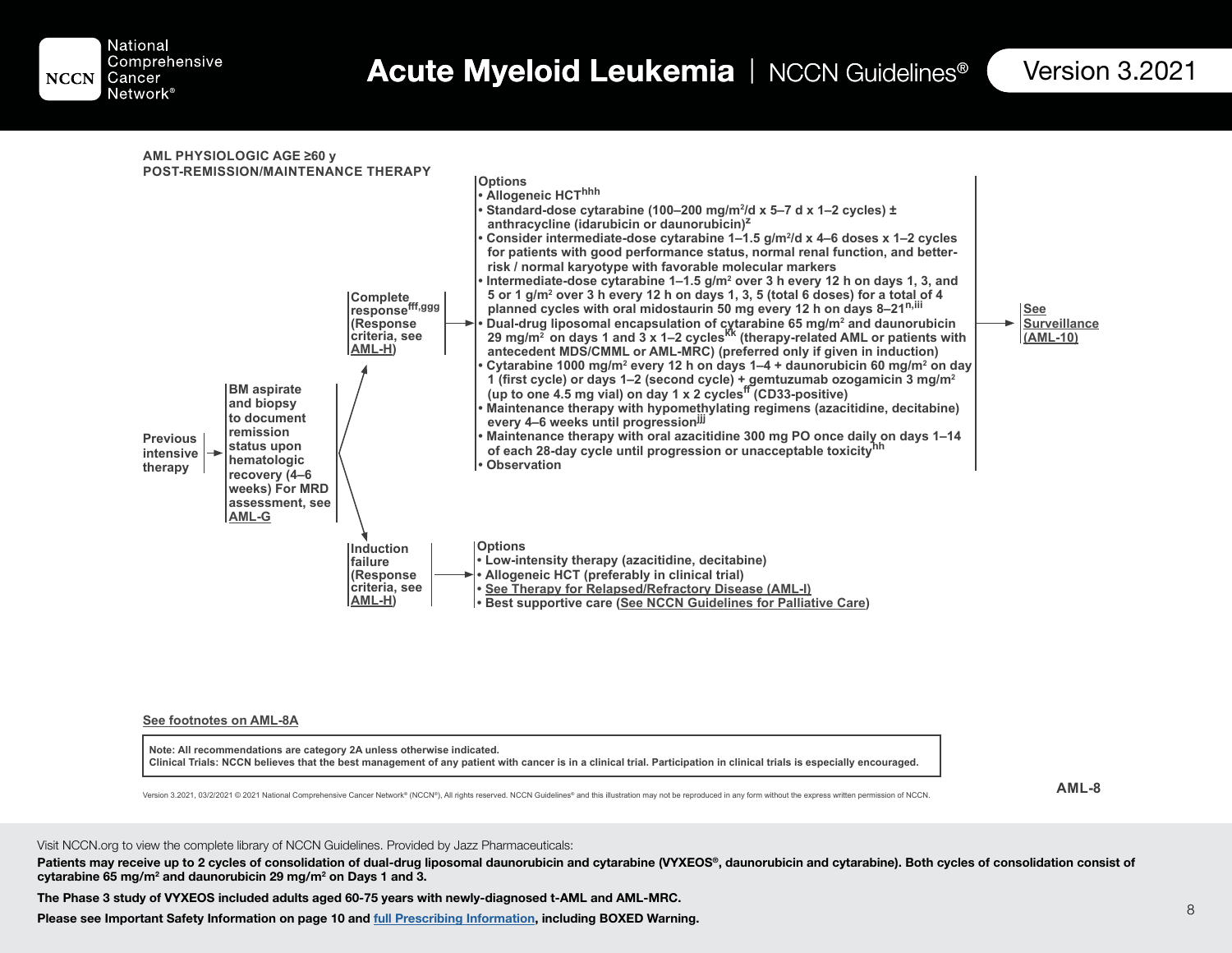#### **FOOTNOTES FOR POST-REMISSION/MAINTENANCE THERAPY (PHYSIOLOGIC AGE ≥60 YEARS)**

- n This regimen is for *FLT3* mutation-positive AML (both ITD and TKD mutations). While midostaurin was not FDA approved for maintenance therapy, the study was designed for consolidation and maintenance midostaurin for a to
- <sup>z</sup> For regimens using high cumulative doses of cardiotoxic agents, consider reassessing cardiac function prior to each anthracycline/mitoxantrone-containing course. Karanes C, et al. Leuk Res 1999;23:787-794.

ff Meta-analyses showing an advantage with gemtuzumab ozogamicin have included other dosing schedules. Hills RK, et al. Lancet Oncol 2014;15:986-996.

hh This is a maintenance therapy and is not intended to replace consolidation chemotherapy, which can be curative in some cases. In addition, fit patients with intermediate- and/or adverse-risk cytogenetics may benefit from HCT in first CR, and there is no data to suggest that maintenance therapy with oral azacitidine can replace HCT. The panel also notes that the trial did not include younger patients or those with with CBF-AML; it was restricted to patients ≥55 years of age with intermediate or adverse cytogenetics who were not felt to be candidates for HCT. Most patients received at least 1 cycle of consolidation prior to starting oral azacitidine. Wei AH, et al. Blood 2019;134 (Suppl\_2):LBA-3.

kk Lancet JE, et al. J Clin Oncol 2018;36:2684-2692.

fff Patients in remission may be screened with LP if initial WBC count >40,000/mcL or monocytic histology. <u>See Evaluation and Treatment of CNS Leukemia (AML-B)</u>.<br><sup>ggg</sup> HLA typing should be used for patients considered to

hhh Patients who are deemed as candidates for HCT and who have an available donor should be transplanted in first remission.

iii Alternate administration of intermediate-dose cytarabine may also be used. Sperr WG, et al. Clin Cancer Res 2004;10:3965-3971. The RATIFY trial studied patients aged 18–60 y. An extrapolation of the data suggests that older patients who are fit to receive 7+3 should be offered midostaurin since it seems to provide a survival benefit without undue toxicity. Schlenk RF, et al. Blood 2019;133:840-851.

jjj An option for patients who had achieved a remission with a more intensive regimen but had regimen-related toxicity that prevented them from receiving more conventional consolidation. Huls G, et al. Blood 2019;133:1457-1464.

**Note: All recommendations are category 2A unless otherwise indicated. Clinical Trials: NCCN believes that the best management of any patient with cancer is in a clinical trial. Participation in clinical trials is especially encouraged.**

**\$0/\$**

Version 3.2021, 03/2/2021 © 2021 National Comprehensive Cancer Network® (NCCN®), All rights reserved. NCCN Guidelines® and this illustration may not be reproduced in any form without the express written permission of NCCN.

Visit NCCN.org to view the complete library of NCCN Guidelines. Provided by Jazz Pharmaceuticals:

Patients may receive up to 2 cycles of consolidation of dual-drug liposomal daunorubicin and cytarabine (VYXEOS®, daunorubicin and cytarabine). Both cycles of consolidation consist of cytarabine 65 mg/m<sup>2</sup> and daunorubicin 29 mg/m<sup>2</sup> on Days 1 and 3.

The Phase 3 study of VYXEOS included adults aged 60-75 years with newly-diagnosed t-AML and AML-MRC.